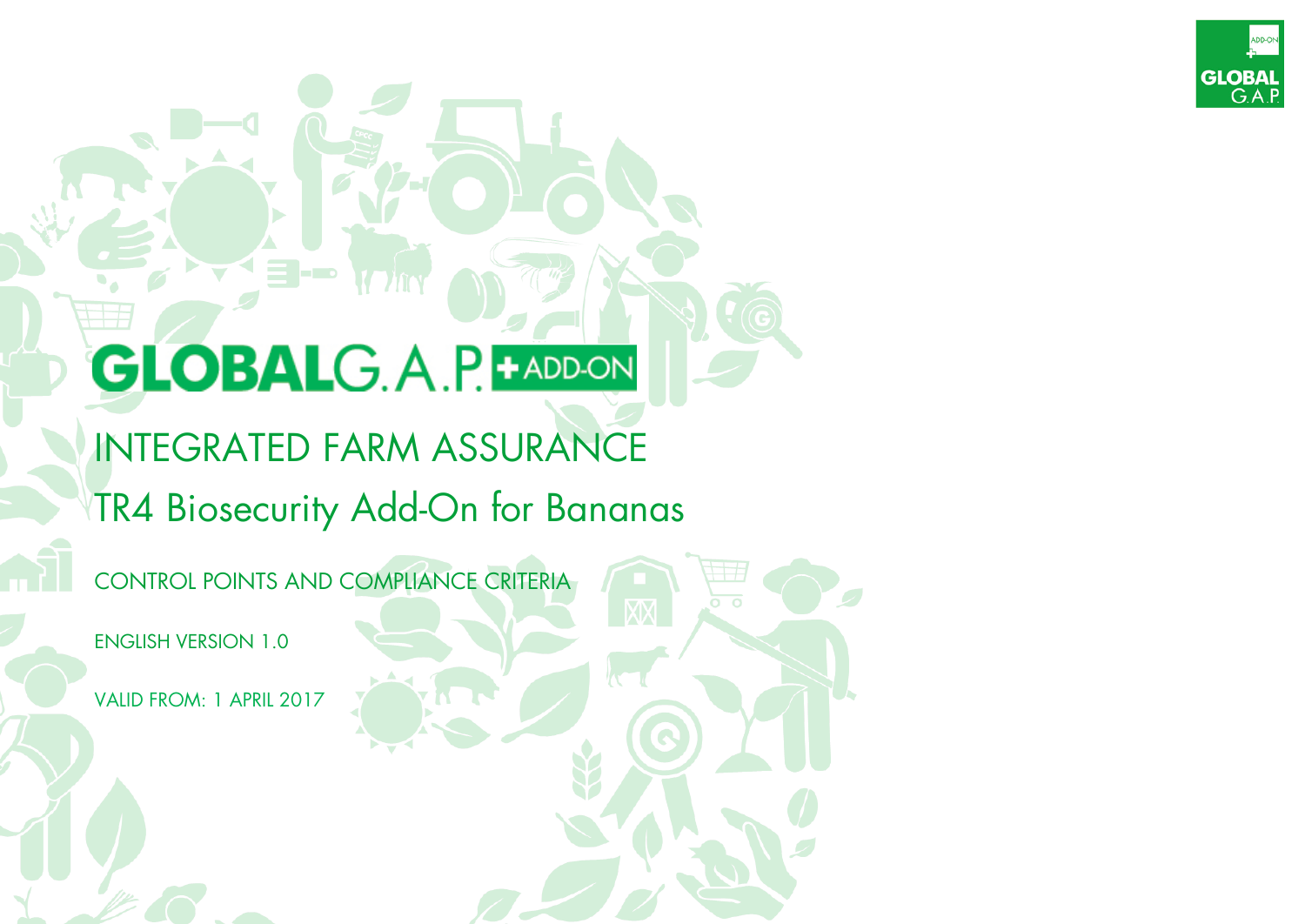

# **TABLE OF CONTENTS**

| TR4 ANNEX 2: COMMUNICATION WITH NATIONAL/REGIONAL PLANT PROTECTION ORGANIZATIONS…………………………………………………………………………19 |
|----------------------------------------------------------------------------------------------------------------|
|                                                                                                                |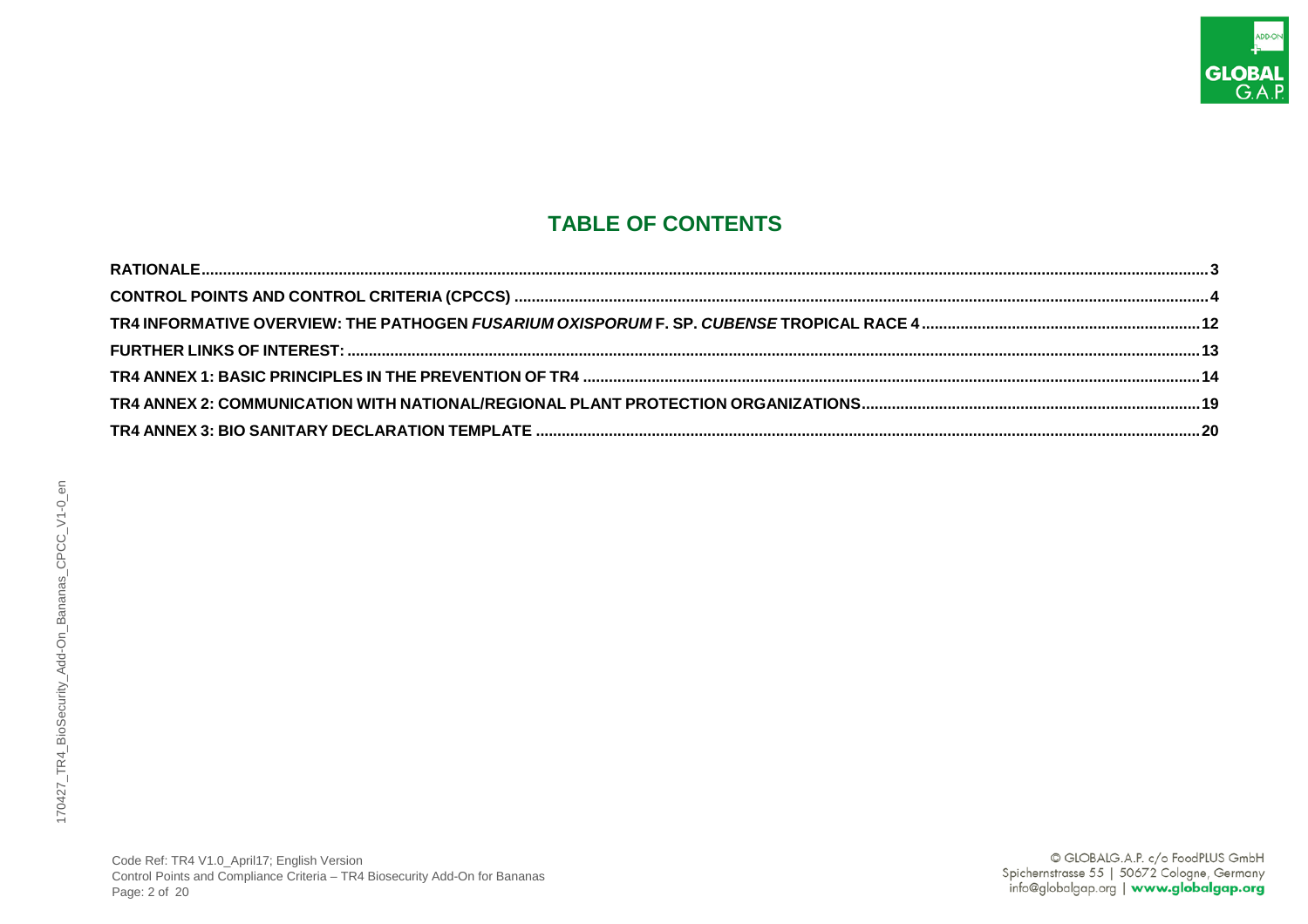

#### <span id="page-2-0"></span>**Rationale**

*Fusarium oxysporum* f. sp*. cubense* is the causal agent of Fusarium wilt disease of bananas (often misleadingly referred to as "Panama disease"). As of now, one particular genetic lineage, the so-called Tropical Race 4, or Foc TR4, is the most imminent threat to the Cavendish-based banana industry and for livelihoods that depend on banana production and consumption for their subsistence, as Foc TR4 is also pathogenic to many local banana varieties. There is currently no known effective treatment to control Fusarium wilt and therefore no means of effective management of Foc TR4 affecting Cavendish cultivars. Therefore, preventive measures are currently the only viable option.

The GLOBALG.A.P. objective is to assure the implementation of good agricultural practices worldwide. In this context, the TR4 Add-On should be a tool to prevent the spreading of the pathogen within/from GLOBALG.A.P. certified farms and, most importantly, it should help raise awareness about the seriousness of the disease at a global scale. Thus, the Add-On should address this biosecurity issue and provide further support to the entire banana sector. Obviously, this is "one more tool in the tool box" and GLOBALG.A.P. is open for further partnership and participation in collective efforts.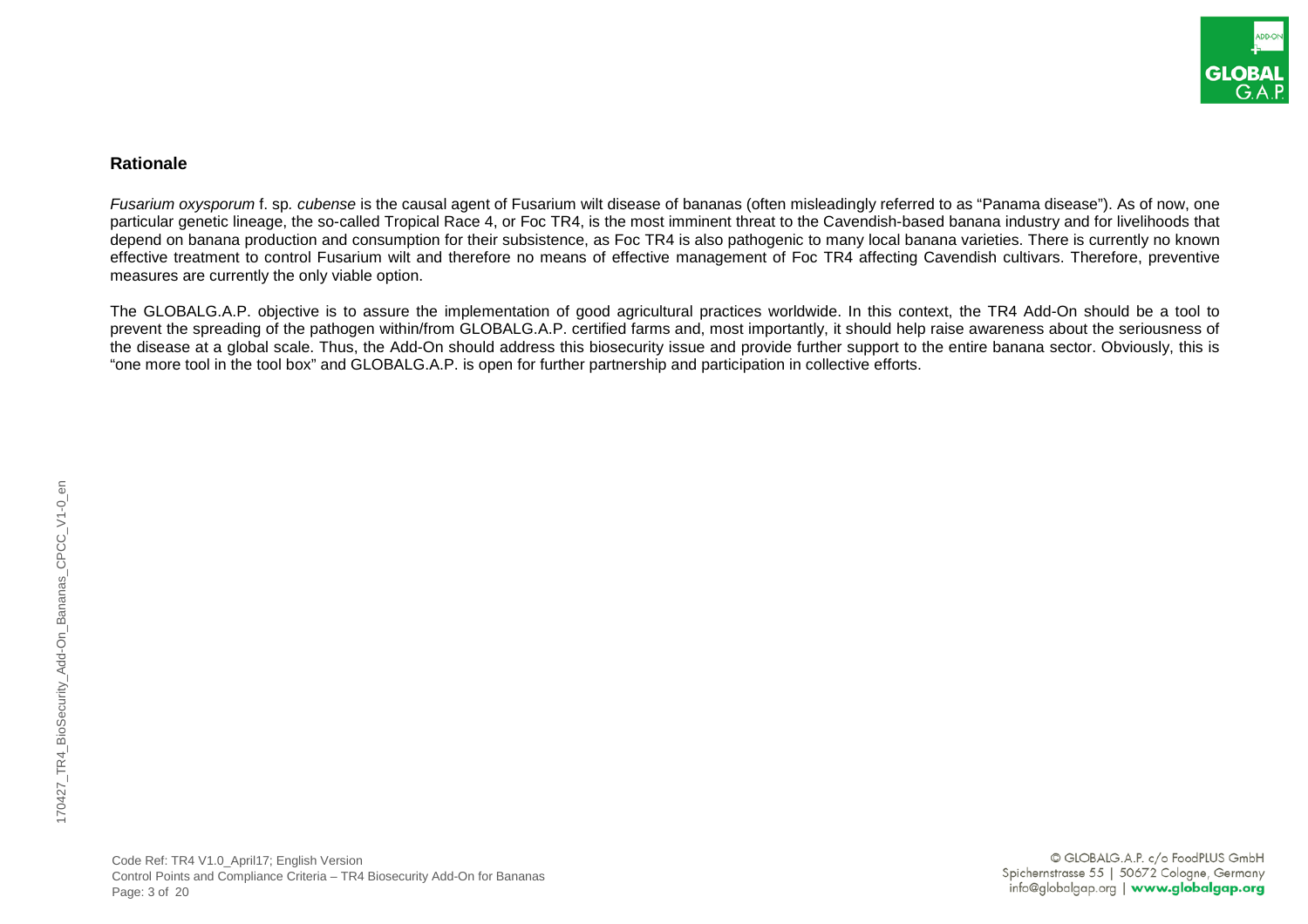

## <span id="page-3-0"></span>**Control Points and Control Criteria (CPCCs)**

*Note: Background information is offered in the annexes; therefore, please read them carefully before you start with the CPCCs.*

| N <sub>0</sub> | <b>Control Points</b>                                                                                                                                                                                                                       | <b>Compliance Criteria</b>                                                                                                                                                                                                                                                                                                                                                                                                                                                 | Level             |
|----------------|---------------------------------------------------------------------------------------------------------------------------------------------------------------------------------------------------------------------------------------------|----------------------------------------------------------------------------------------------------------------------------------------------------------------------------------------------------------------------------------------------------------------------------------------------------------------------------------------------------------------------------------------------------------------------------------------------------------------------------|-------------------|
| TR4            | (Fusarium oxysporum sp. cubense) - Tropical Race 4                                                                                                                                                                                          |                                                                                                                                                                                                                                                                                                                                                                                                                                                                            |                   |
| <b>TR4 - 1</b> | <b>UNDERSTANDING THE PATHOGEN (The Threat)</b>                                                                                                                                                                                              |                                                                                                                                                                                                                                                                                                                                                                                                                                                                            |                   |
| TR4 - 1.1      | Awareness about the pathogen and risk assessment plan                                                                                                                                                                                       |                                                                                                                                                                                                                                                                                                                                                                                                                                                                            |                   |
| TR4 - 1.1.1    | Can the farm management show awareness about the pathogen<br>and provide basic information about it?                                                                                                                                        | The farm management shall be able to provide awareness and<br>information of the pathogen's life cycle. This includes its presence in the<br>soil, water, and plant tissue (including produced crops and other hosts,<br>e.g. weeds).<br>This also includes the national (if possible regional) efforts to<br>contain/avoid this pathogen. Applicable documentation must be<br>available (e.g. agricultural ministry plan for eradication and control of the<br>pathogen). | <b>Major Must</b> |
| $TR4 - 1.1.2$  | In case national legislation demands specific preventive measures at<br>farm level (i.e. in case pathogen has been categorized as quarantine<br>organism), are these being implemented on the farm?                                         | Where national legislation specifies certain specific measures, these<br>specifications shall be available and be properly implemented on the<br>farm. This includes quarantine measures on the pathogen - if available<br>$-$ in the country.                                                                                                                                                                                                                             | Major Must        |
| <b>TR4 - 2</b> | <b>TRAINING AND AWARENESS-RAISING ACTIVITIES</b>                                                                                                                                                                                            |                                                                                                                                                                                                                                                                                                                                                                                                                                                                            |                   |
| $TR4 - 2.1$    | People present on farm                                                                                                                                                                                                                      |                                                                                                                                                                                                                                                                                                                                                                                                                                                                            |                   |
| $TR4 - 2.1.1$  | Have all people present on the farm (including management,<br>employees and relatives present or living on the farm) been made<br>aware of the risk that TR4 brings to banana cultivation as well as the<br>basic principles of prevention? | Farm management, employees and any other persons living or regularly<br>present on the farm, or visiting other banana farms, needs to be made<br>aware of the risk that TR4 presents for banana cultivation as well as the<br>basic principles of preventive measures.<br>See TR4 Annex 1: Basic Principles in the Prevention of TR4                                                                                                                                       | <b>Major Must</b> |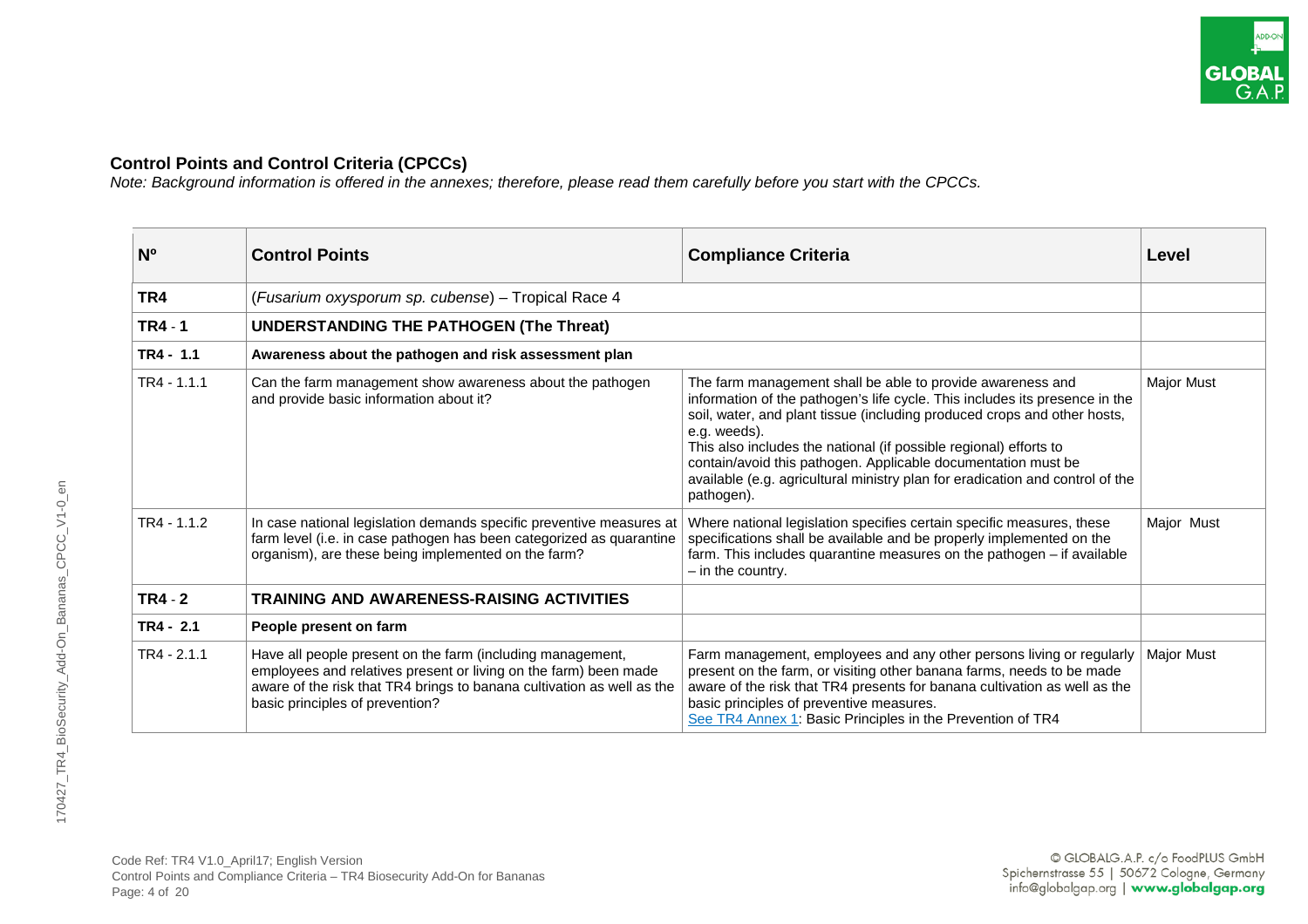| N <sup>o</sup> | <b>Control Points</b>                                                                                                                                                 | <b>Compliance Criteria</b>                                                                                                                                                                                                                                                                                                                                                                                           | Level             |
|----------------|-----------------------------------------------------------------------------------------------------------------------------------------------------------------------|----------------------------------------------------------------------------------------------------------------------------------------------------------------------------------------------------------------------------------------------------------------------------------------------------------------------------------------------------------------------------------------------------------------------|-------------------|
| $TR4 - 2.1.2$  | Are all farm employees specifically trained to prevent the risk of<br>receiving or spreading the pathogen according to their activities?                              | Each employee shall be trained to minimize the risk of receiving or<br>spreading the pathogen according to their task. For example, field<br>workers: through mud/soil dispersal and packing houses; workers:<br>through contaminated water, etc.<br>Training should be refreshed periodically according to the performed<br>task. Smallholders shall be aware of minimal decontamination methods<br>and apply them. | <b>Major Must</b> |
| $TR4 - 2.1.3$  | Is all relevant training on this topic recorded?                                                                                                                      | Records of such training shall be recorded including their content, date,<br>people being trained and their signatures.                                                                                                                                                                                                                                                                                              | <b>Major Must</b> |
| $TR4 - 3.1$    | People transiting nearby and within the farm                                                                                                                          |                                                                                                                                                                                                                                                                                                                                                                                                                      |                   |
| $TR4 - 3.1.1$  | Are appropriate measures in place to inform any person transiting in<br>the proximity of, and/or within the farm premises about the<br>biosecurity measures in place? | Appropriate measures for all boundaries of the farm shall be in place.<br>People using all common transit routes within, or close to, the farm must<br>be aware of the biosecurity measures. There shall be a system in place<br>to ensure measures are being respected.                                                                                                                                             | Recom.            |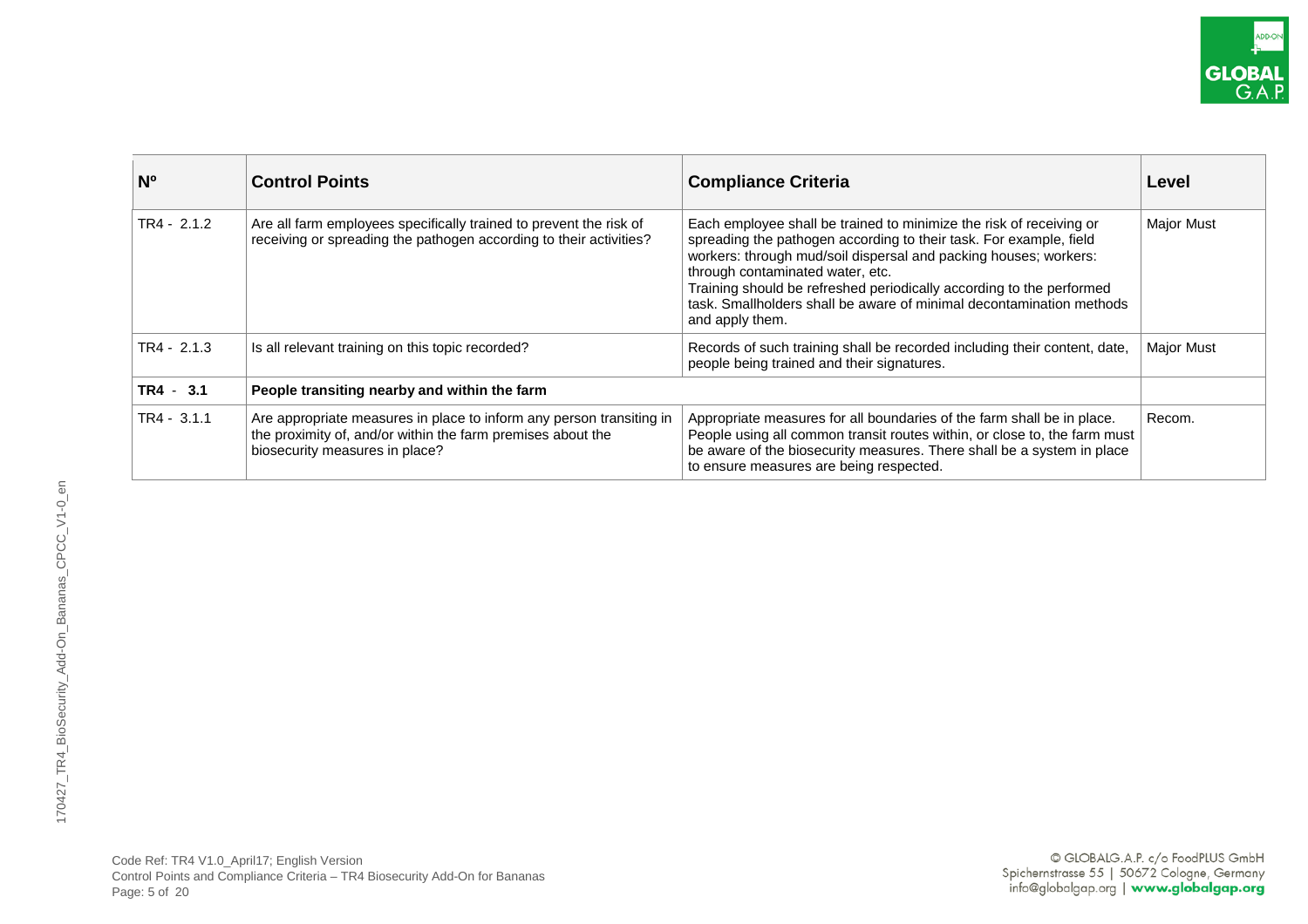| N <sup>o</sup> | <b>Control Points</b>                                                                                                                                                                                                                                                                                                                                                                                      | <b>Compliance Criteria</b>                                                                                                                                                                                                                                                                                                                                                                                                                                                                                                                                                                                                                                                        | Level             |
|----------------|------------------------------------------------------------------------------------------------------------------------------------------------------------------------------------------------------------------------------------------------------------------------------------------------------------------------------------------------------------------------------------------------------------|-----------------------------------------------------------------------------------------------------------------------------------------------------------------------------------------------------------------------------------------------------------------------------------------------------------------------------------------------------------------------------------------------------------------------------------------------------------------------------------------------------------------------------------------------------------------------------------------------------------------------------------------------------------------------------------|-------------------|
| <b>TR4 - 4</b> | <b>FARM SITE ACCESS POINTS</b>                                                                                                                                                                                                                                                                                                                                                                             |                                                                                                                                                                                                                                                                                                                                                                                                                                                                                                                                                                                                                                                                                   |                   |
|                | Farm site access points are defined locations where people access the certified entity (farm). Within the farm, different measures of hygiene<br>have to be implemented according to the activities performed, e.g.: farming or cropping zones require other measures than storage or packing<br>zones. Each farm needs to identify these zones in order to address the risk of contamination accordingly. |                                                                                                                                                                                                                                                                                                                                                                                                                                                                                                                                                                                                                                                                                   |                   |
| $TR4 - 4.1$    | <b>Farm Site Risk Assessment</b>                                                                                                                                                                                                                                                                                                                                                                           |                                                                                                                                                                                                                                                                                                                                                                                                                                                                                                                                                                                                                                                                                   |                   |
| $TR4 - 4.1.1$  | Is there a risk assessment covering all access points to the farm<br>site?                                                                                                                                                                                                                                                                                                                                 | Farm site access points shall be clearly identified in the farm site map.<br>Additionally, the farm site risk assessment (see AF 1.2.1) shall, as a<br>minimum, consider:<br>- Farm workers:<br>- Daily routes to work (cross other fields?)<br>- Main means of transport (walking/vehicles/bicycles/animals)<br>- Visitors<br>- Community members<br>- Service providers (including energy, telephone, water/drainage, etc.)<br>- Official agency workers (extension services, etc.)<br>- Wild animals, which are vectors of contaminated soil (endogenous and<br>migratory).<br>The risk assessment shall define risk areas for banana production and<br>mark them accordingly. | <b>Major Must</b> |
| $TR4 - 4.1.2$  | Has a management plan been developed that establishes and<br>implements strategies to minimize the risks identified in TR4 - 4.1.1?                                                                                                                                                                                                                                                                        | A management plan addresses the risks identified in TR4 - 4.1.1 and<br>describes the biosecurity procedures implemented at every farm site<br>access point and in every farm zone. The management plan includes<br>necessary training schedules for staff in charge of the farm site access<br>points and farm zone(s). Access protocols may apply based on farm<br>zones.<br>The management plan shall aim to reduce unnecessary entrance to the<br>farm site.                                                                                                                                                                                                                   | <b>Major Must</b> |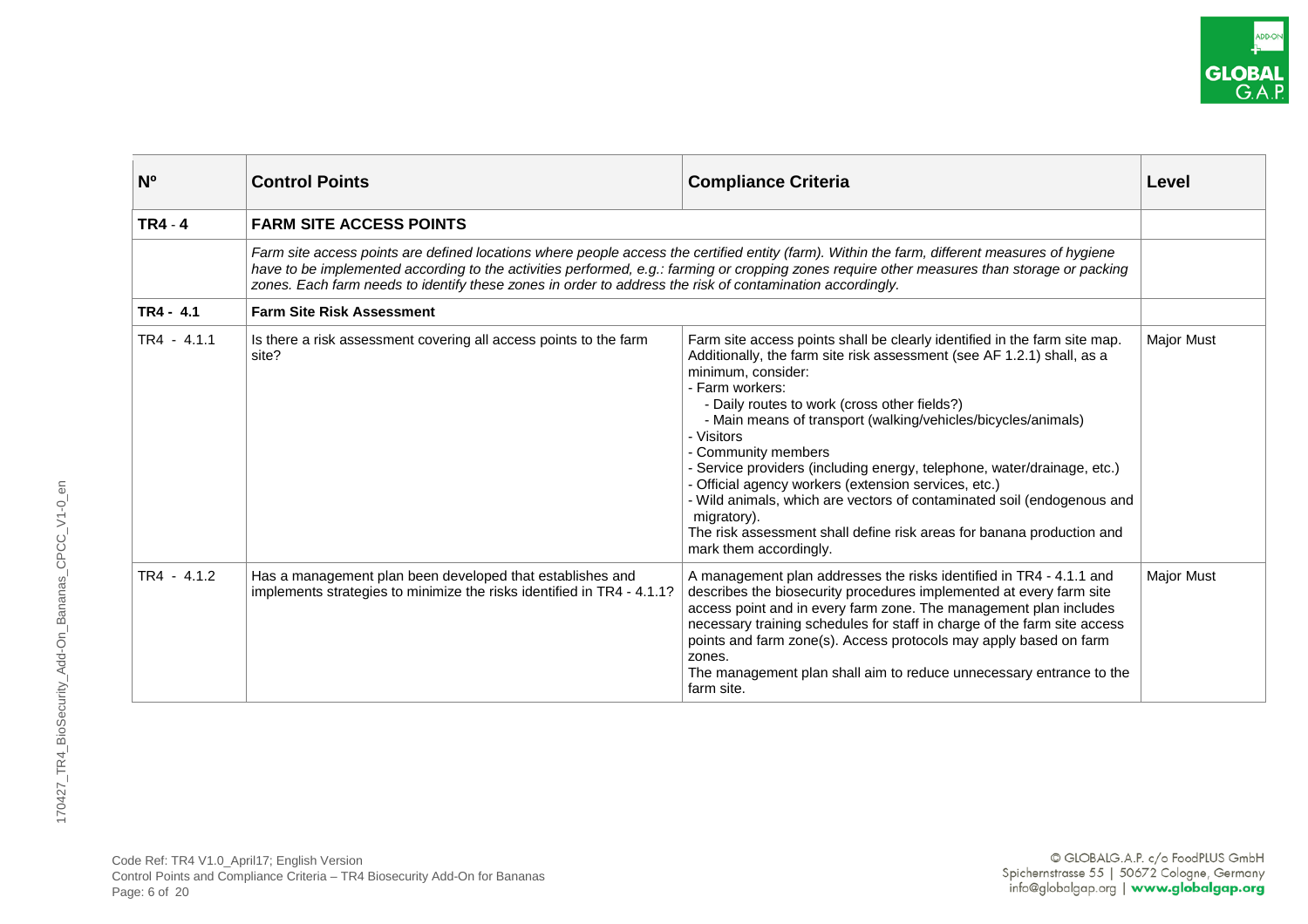| N <sub>0</sub> | <b>Control Points</b>                                                                                                   | <b>Compliance Criteria</b>                                                                                                                                                                                                                                                                                                                                                                                                                                                                                                                                                                                                                                                                                                                                                                                | Level             |
|----------------|-------------------------------------------------------------------------------------------------------------------------|-----------------------------------------------------------------------------------------------------------------------------------------------------------------------------------------------------------------------------------------------------------------------------------------------------------------------------------------------------------------------------------------------------------------------------------------------------------------------------------------------------------------------------------------------------------------------------------------------------------------------------------------------------------------------------------------------------------------------------------------------------------------------------------------------------------|-------------------|
| $TR4 - 4.1.3$  | Are clear signs and protocols in place to ensure an effective<br>implementation of the biosecurity measures?            | Protocols and signs shall be in place to ensure that all necessary<br>biosecurity measures are implemented at all farm site access points and<br>in all zones of the farm. Justification for the measures in place (or lack<br>of) shall be available. Documentation shall include all relevant actors as<br>specified in TR4 - 4.1.1.<br>This is complementary to the visual identification and/or farm map in AF<br>1.1.1.                                                                                                                                                                                                                                                                                                                                                                              | <b>Major Must</b> |
| $TR4 - 4.1.4$  | Are farm site access points for people and vehicles properly<br>controlled?                                             | As a minimum, farm site access points shall include the necessary<br>measures to avoid introduction (or further spreading) of the pathogen.<br>This includes contaminated soil, water and plant tissues.<br>There shall be a register of all people and machinery entering the farm<br>(e.g.: See TR4 Annex 3: Biosanitary declaration template)<br>Depending on the situation and risk level, effective foot bath and vehicle<br>decontamination methods should be implemented, which enable<br>sufficient exposure time between agent and infested surfaces.<br>Any contaminated water shall be disposed of in a manner which avoids<br>further spreading of the pathogen and with consideration to the<br>environment. Levels of disinfectant agents shall be monitored regularly<br>and records kept. | <b>Major Must</b> |
| $TR4 - 4.1.5$  | Are farm access points properly equipped according to the<br>management plan and protocols in place (TR4 - 4.1.2)?      | The necessary equipment (e.g.: disinfection agents, boots, etc.) and<br>resources (e.g. staff) shall be available to enable the successful<br>implementation of the management plan (TR4 - 4.1.2).                                                                                                                                                                                                                                                                                                                                                                                                                                                                                                                                                                                                        | Recom.            |
| TR4 - 4.1.6    | Is there a map of the farm including its surroundings and any risk<br>relevant environments, structures, objects, etc.? | A map of the surroundings of the farm shall identify sources of risk (e.g.:<br>roads, towns, flooding of a river or basin, forest nearby, etc.) and justify<br>the actions included in the management plan. This is complementary to<br>the visual identification and/or farm map in AF 1.1.1.                                                                                                                                                                                                                                                                                                                                                                                                                                                                                                            | <b>Major Must</b> |
| TR4 - 4.1.7    | Are there foot bath and disinfection stations for people at each farm<br>site access point?                             | Each access point shall have effective foot baths, where a new pair of<br>boots is provided for every person entering the banana production site.<br>Decontamination protocols for people shall ensure effective exclusion<br>(further spreading) of the pathogen.<br>Water decontamination agents and staff compliance shall be constantly<br>monitored. Records shall be available.                                                                                                                                                                                                                                                                                                                                                                                                                     | Recom.            |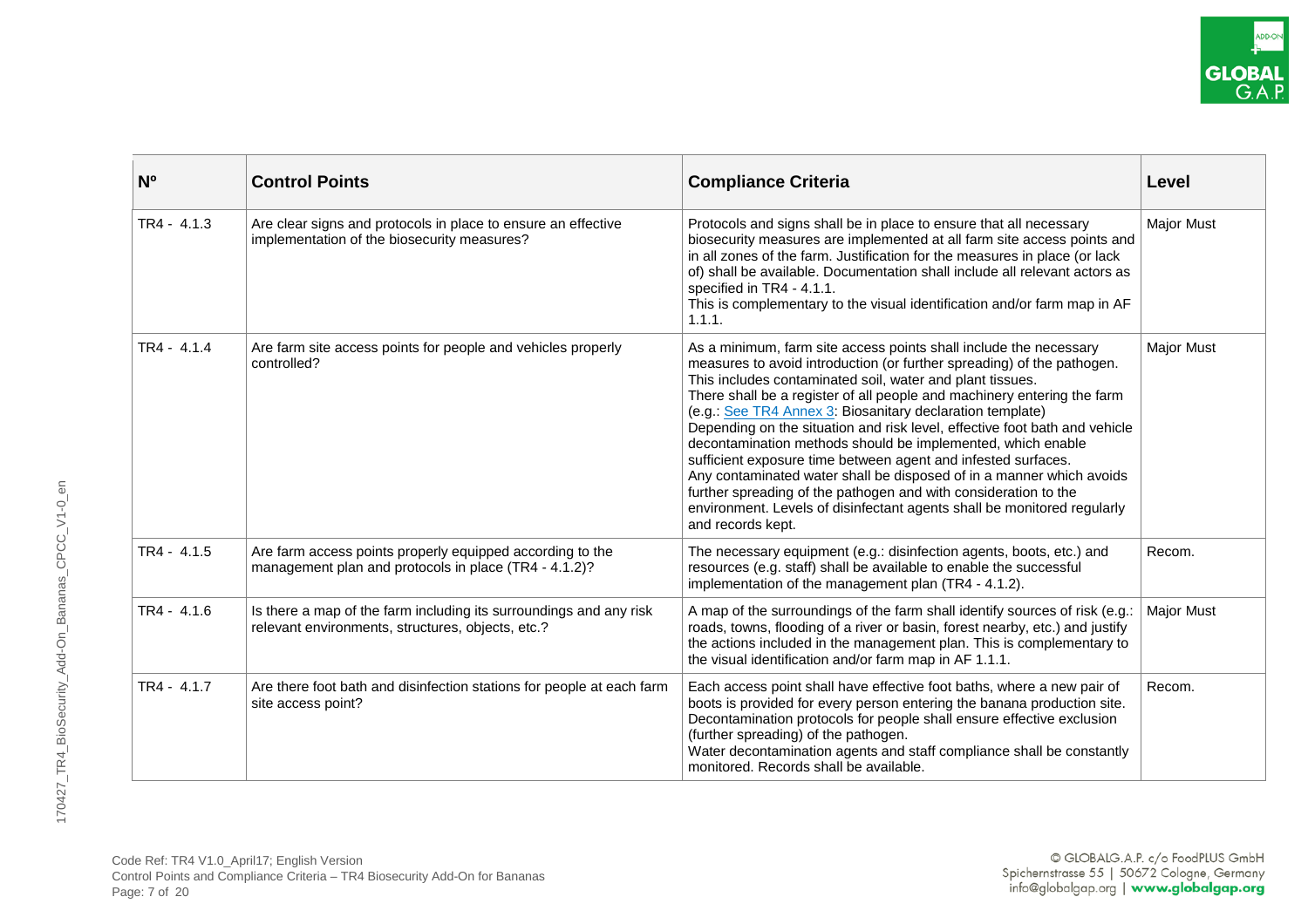| N <sup>o</sup> | <b>Control Points</b>                                                                                                   | <b>Compliance Criteria</b>                                                                                                                                                                                                                                                                                                                                                                                                                                                                                                                                                                                                                                                                                                                                | Level             |
|----------------|-------------------------------------------------------------------------------------------------------------------------|-----------------------------------------------------------------------------------------------------------------------------------------------------------------------------------------------------------------------------------------------------------------------------------------------------------------------------------------------------------------------------------------------------------------------------------------------------------------------------------------------------------------------------------------------------------------------------------------------------------------------------------------------------------------------------------------------------------------------------------------------------------|-------------------|
| $TR4 - 4.1.8$  | Are all vehicles and farm machinery properly decontaminated before<br>accessing and/or exiting the farm (farming zone)? | Any vehicle that needs to enter the farm shall be properly<br>decontaminated from all soil/dust/mud and plant tissues. Farm<br>machinery changing working zones should also be decontaminated<br>before changing zones.<br>Vehicle movement should be minimized to the very minimum. Visitor<br>parking areas should be defined and properly marked.<br>In case public roads are nearby, extra measures shall be in place to<br>avoid contamination from the road (green fences, ditches, etc.).<br>Decontamination protocols for vehicles and farm machinery shall ensure<br>effective exclusion (further spreading) of the pathogen.<br>Water decontamination agents and staff compliance shall be constantly<br>monitored. Records shall be available. | Recom.            |
| $TR4 - 4.1.9$  | Is there a monitoring and management plan for local fauna?                                                              | Local fauna (e.g.: wild pigs, migration birds, etc.) should be identified<br>and preventive measures be taken in accordance with the findings<br>taking into consideration endangered wildlife species.<br>Any animal moving soil (or plant tissue) should be considered.                                                                                                                                                                                                                                                                                                                                                                                                                                                                                 | Recom.            |
| $TR4 - 5$      | <b>AGRONOMIC MEASURES</b>                                                                                               |                                                                                                                                                                                                                                                                                                                                                                                                                                                                                                                                                                                                                                                                                                                                                           |                   |
| $TR4 - 5.1$    | <b>Planting material</b>                                                                                                |                                                                                                                                                                                                                                                                                                                                                                                                                                                                                                                                                                                                                                                                                                                                                           |                   |
| $TR4 - 5.1.1$  | Is all planting material sourced from accredited laboratories or<br>nationally approved diseased-free nurseries?        | Planting material and substrates shall be pathogen-free and be acquired<br>at nationally approved nurseries. Planting material shall be free of soil<br>and/or substrates. Documentation shall be available to prove the source<br>of the planting material, its properties and the status of the supplying<br>nursery.<br>On farm nurseries shall have hygiene measures in place to avoid<br>pathogen propagation.                                                                                                                                                                                                                                                                                                                                       | <b>Major Must</b> |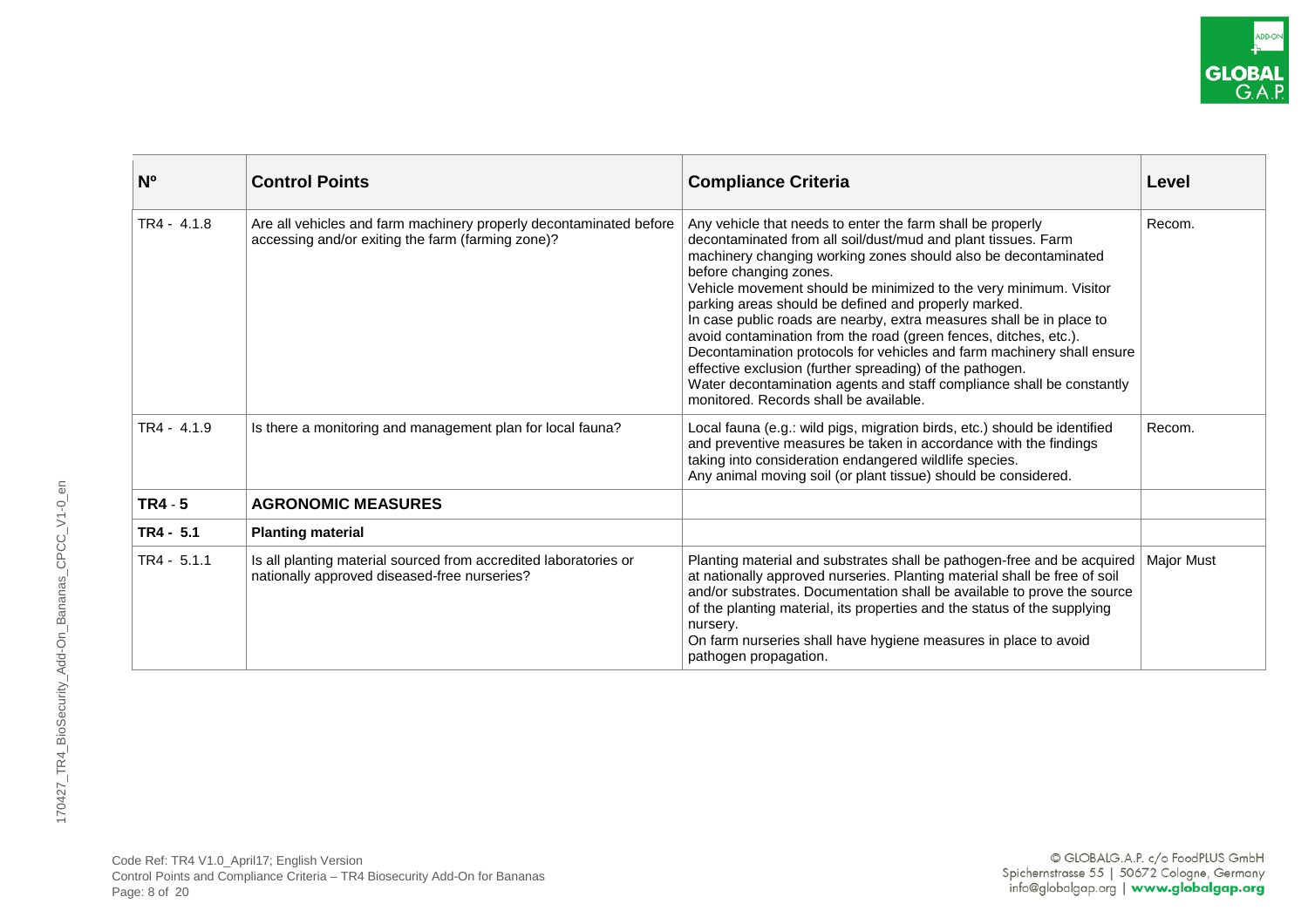| N <sup>o</sup> | <b>Control Points</b>                                                                                                                   | <b>Compliance Criteria</b>                                                                                                                                                                                                                                                                                                                                                                                                                                                                                                                                                                                                                                                                                        | Level             |
|----------------|-----------------------------------------------------------------------------------------------------------------------------------------|-------------------------------------------------------------------------------------------------------------------------------------------------------------------------------------------------------------------------------------------------------------------------------------------------------------------------------------------------------------------------------------------------------------------------------------------------------------------------------------------------------------------------------------------------------------------------------------------------------------------------------------------------------------------------------------------------------------------|-------------------|
| $TR4 - 5.2$    | Soil management                                                                                                                         |                                                                                                                                                                                                                                                                                                                                                                                                                                                                                                                                                                                                                                                                                                                   |                   |
| $TR4 - 5.2.1$  | Are soil management strategies planned in order to avoid movement<br>of soil?                                                           | Soil movement shall be managed strategically to prevent unnecessary<br>movement, especially from/to farming zones.<br>Prevention measures shall include, but are not limited to:<br>- Reducing soil erosion<br>- Preventing soil movement within the farm<br>- Minimizing soil movement in water, air, etc.<br>Ensuring machinery and tools are soil free prior to movement<br>between different farming zones<br>Disinfecting machinery prior to movement between different farming<br>zones                                                                                                                                                                                                                     | <b>Major Must</b> |
| $TR4 - 5.3$    | Water management                                                                                                                        |                                                                                                                                                                                                                                                                                                                                                                                                                                                                                                                                                                                                                                                                                                                   |                   |
| $TR4 - 5.3.1$  | Is a risk assessment available that covers the presence of the<br>pathogen in all water sources used on farm and waterbodies<br>nearby? | The risk assessment for pathogen presence shall include all water<br>sources used on the farm and also those water bodies that might<br>unintentionally enter the farm (e.g.: flooding of rivers, drainages, ditches,<br>$etc.$ ).                                                                                                                                                                                                                                                                                                                                                                                                                                                                                | <b>Major Must</b> |
| $TR4 - 5.3.2$  | Has a water management plan been developed?                                                                                             | The water management plan shall aim to provide pathogen-free water.<br>If necessary, water testing shall be done regularly.<br>Any water used at disposal sites (e.g.: washing pits) shall be disposed<br>of in an appropriate manner in order to avoid further pathogen<br>propagation and/or negative environmental effects. Waste water (either<br>contaminated or water with decontamination agents) shall be treated<br>accordingly before final disposal.<br>Natural water bodies on the farm shall be properly managed in order to<br>avoid introduction of the pathogen or further spreading thereof.<br>This is complementary to the requirement for a water management plan<br>as required in CB 5.2.2. | <b>Major Must</b> |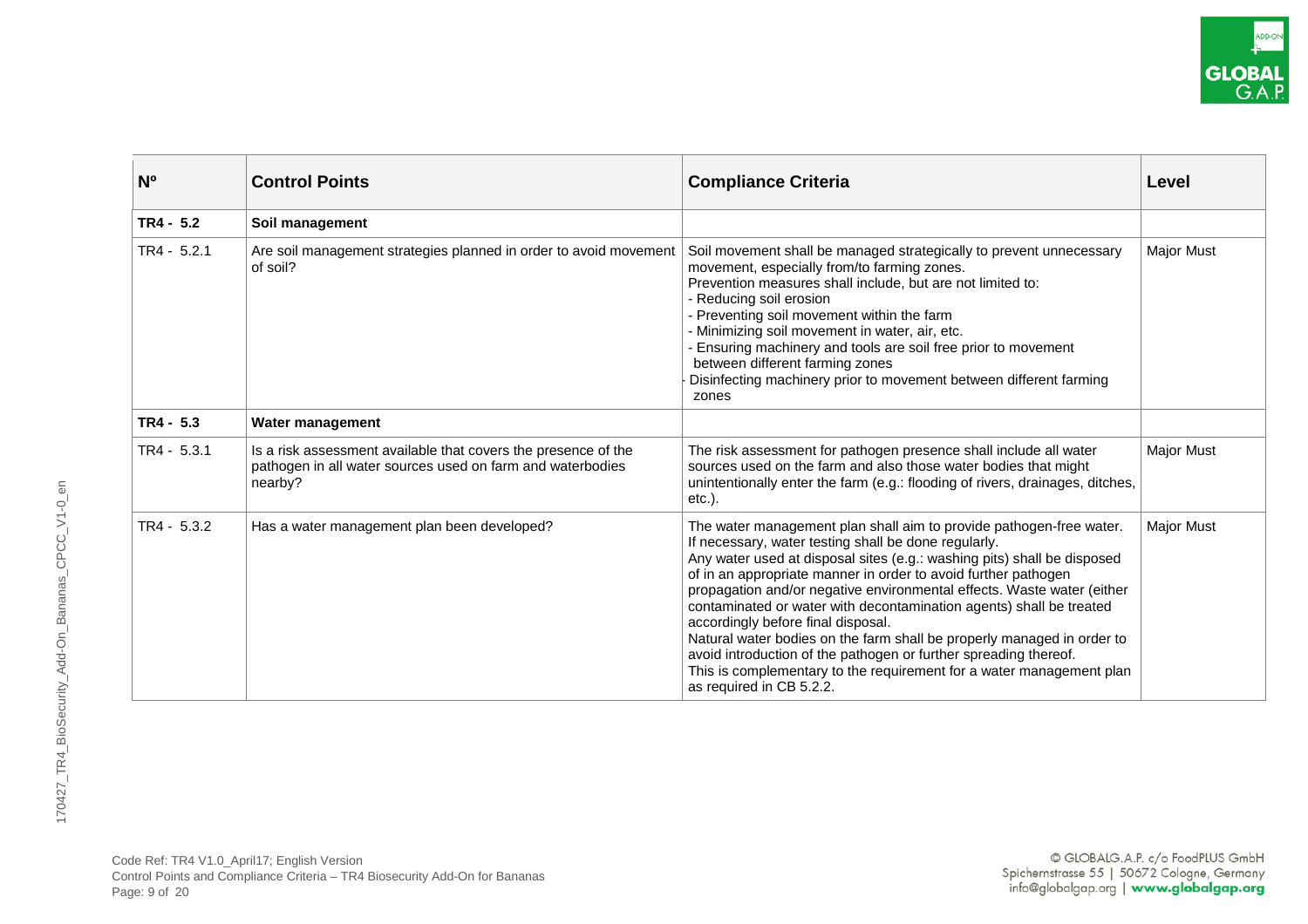| N <sub>o</sub> | <b>Control Points</b>                                                                                                             | <b>Compliance Criteria</b>                                                                                                                                                                                                                                                                                                                                                                                                                                                                                                                                                                                                                                                                                                                                                                                                                                                                                                                                                                                                                                                                                                                     | Level             |
|----------------|-----------------------------------------------------------------------------------------------------------------------------------|------------------------------------------------------------------------------------------------------------------------------------------------------------------------------------------------------------------------------------------------------------------------------------------------------------------------------------------------------------------------------------------------------------------------------------------------------------------------------------------------------------------------------------------------------------------------------------------------------------------------------------------------------------------------------------------------------------------------------------------------------------------------------------------------------------------------------------------------------------------------------------------------------------------------------------------------------------------------------------------------------------------------------------------------------------------------------------------------------------------------------------------------|-------------------|
| $TR4 - 5.4$    | Monitoring and identification of affected plants                                                                                  |                                                                                                                                                                                                                                                                                                                                                                                                                                                                                                                                                                                                                                                                                                                                                                                                                                                                                                                                                                                                                                                                                                                                                |                   |
| $TR4 - 5.4.1$  | Is there a monitoring plan of the pathogen on the farm?                                                                           | The farm shall be monitored for presence of the pathogen by capable<br>staff, who can show evidence of knowledge. The monitoring frequency<br>shall be established according to the regional/farm risk.                                                                                                                                                                                                                                                                                                                                                                                                                                                                                                                                                                                                                                                                                                                                                                                                                                                                                                                                        | <b>Major Must</b> |
| $TR4 - 5.4.2$  | Has an identification protocol for affected plants been developed /<br>identified and is this being followed by all farm workers? | Farm workers shall be aware of the protocol and actions specified<br>during the audit.                                                                                                                                                                                                                                                                                                                                                                                                                                                                                                                                                                                                                                                                                                                                                                                                                                                                                                                                                                                                                                                         | <b>Major Must</b> |
| $TR4 - 5.4.3$  | Has a pathogen suppression plan been developed?                                                                                   | A pathogen suppression plan shall be available.<br>The plan shall include all measures necessary to minimize the<br>movement of the pathogen and its suppression. At a minimum, it shall<br>include protocols to ensure the following:<br>- Location on the farm (GIS coordinates of infested area)<br>- Measures to minimize soil disturbance<br>- Sample taking specifications<br>- Identification and (isolation) cordoning off of infested areas [i.e.:<br>establishing a safety perimeter]<br>- Evaluation of other viable banana varieties (e.g.: less susceptible ones<br>such as soma clonal varieties) and resistance inductors on healthy<br>plants if available<br>- Pathogen suppression actions (crop rotation, intercropping, strategies,<br>etc.<br>- Stop of harvesting and (re-)planting activities from infected plants<br>- Communication strategy with all relevant actors<br>- Records of all the above measures<br>Plan of next actions shall include, as a minimum, detailed procedures<br>that lead to:<br>- Positive identification of pathogen<br>- Destruction measures<br>- Communication strategy with all actors | <b>Major Must</b> |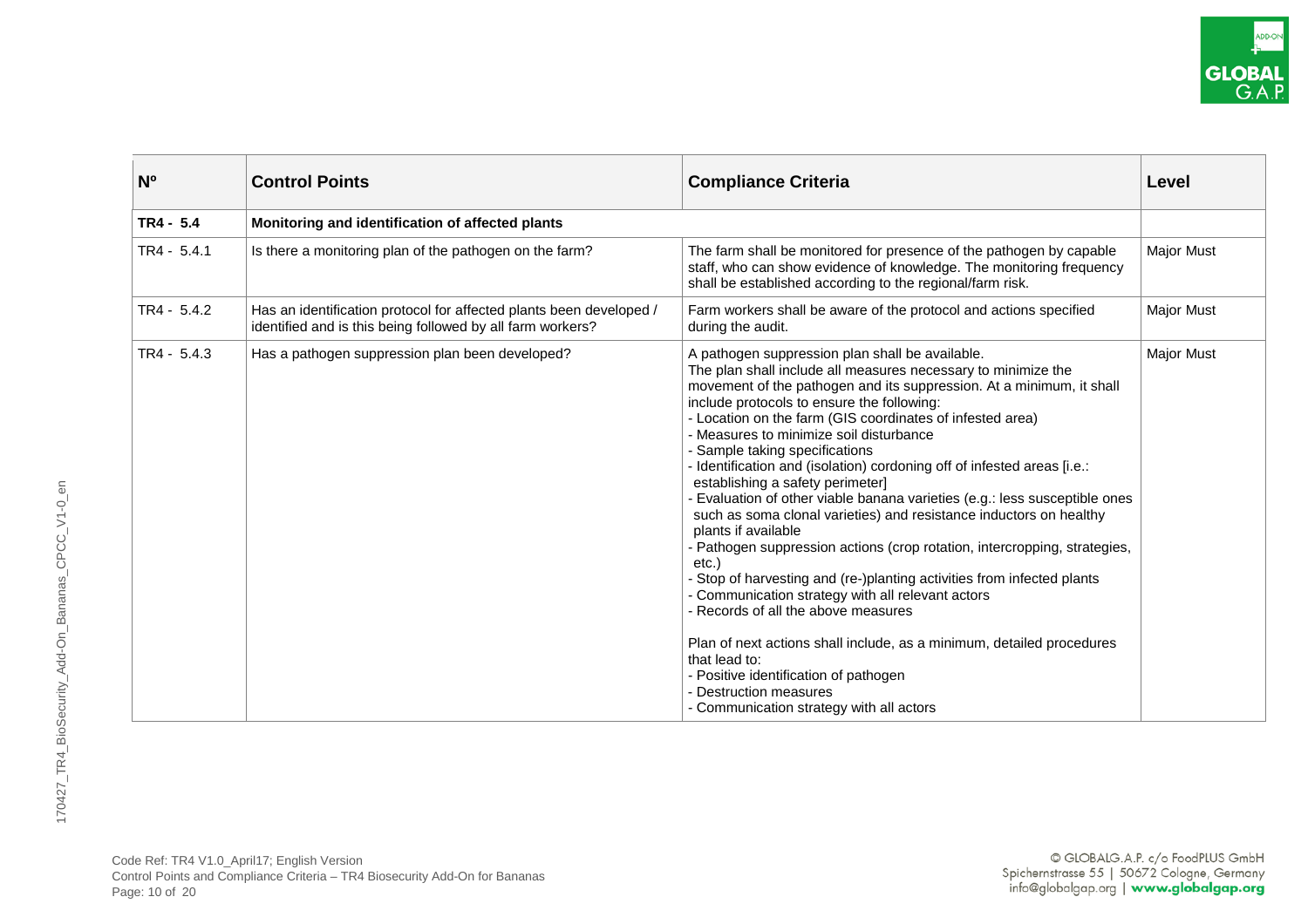| N <sup>o</sup> | <b>Control Points</b>                                                                                   | <b>Compliance Criteria</b>                                                                                                                                                                                                                                                                                       | Level             |
|----------------|---------------------------------------------------------------------------------------------------------|------------------------------------------------------------------------------------------------------------------------------------------------------------------------------------------------------------------------------------------------------------------------------------------------------------------|-------------------|
| $TR4 - 6$      | <b>PATHOGEN SUPPRESSION</b><br>(N/A IF NO PATHOGEN IN FARM)                                             |                                                                                                                                                                                                                                                                                                                  |                   |
| $TR4 - 6.1$    | Is the pathogen suppression plan (TR4 - 5.4.3) being implemented?                                       | The pathogen suppression plan (TR4 - 5.4.3) shall be implemented in a<br>timely and efficient manner.                                                                                                                                                                                                            | <b>Major Must</b> |
| $TR4 - 6.2$    | Are pathogen suppression efforts being coordinated with local<br>authorities (regional efforts)?        | Pathogen suppression strategies shall be made in cooperation with local<br>authorities and aim to minimize the dispersal of the pathogen. Records<br>of the strategy and efforts are available. See TR4 Annex 2:<br>Communication with National/Regional Plant Protection Organizations<br>for further guidance. | Major Must        |
| $TR4 - 6.3$    | Where feasible, are soil and water movement controlled by ditches,<br>physical and vegetative barriers? | The suppression strategy may include physical barriers such as ditches,<br>roads, channels, etc. in order to fulfill its purpose.                                                                                                                                                                                | Recom.            |
| $TR4 - 6.4$    | Is the pathogen presence reported to international organizations?                                       | The farm management shall report the pathogen according to national<br>legislation or regional guidelines. See TR4 Annex 2: Communication<br>with National/Regional Plant Protection Organizations for further<br>guidance.                                                                                      | <b>Major Must</b> |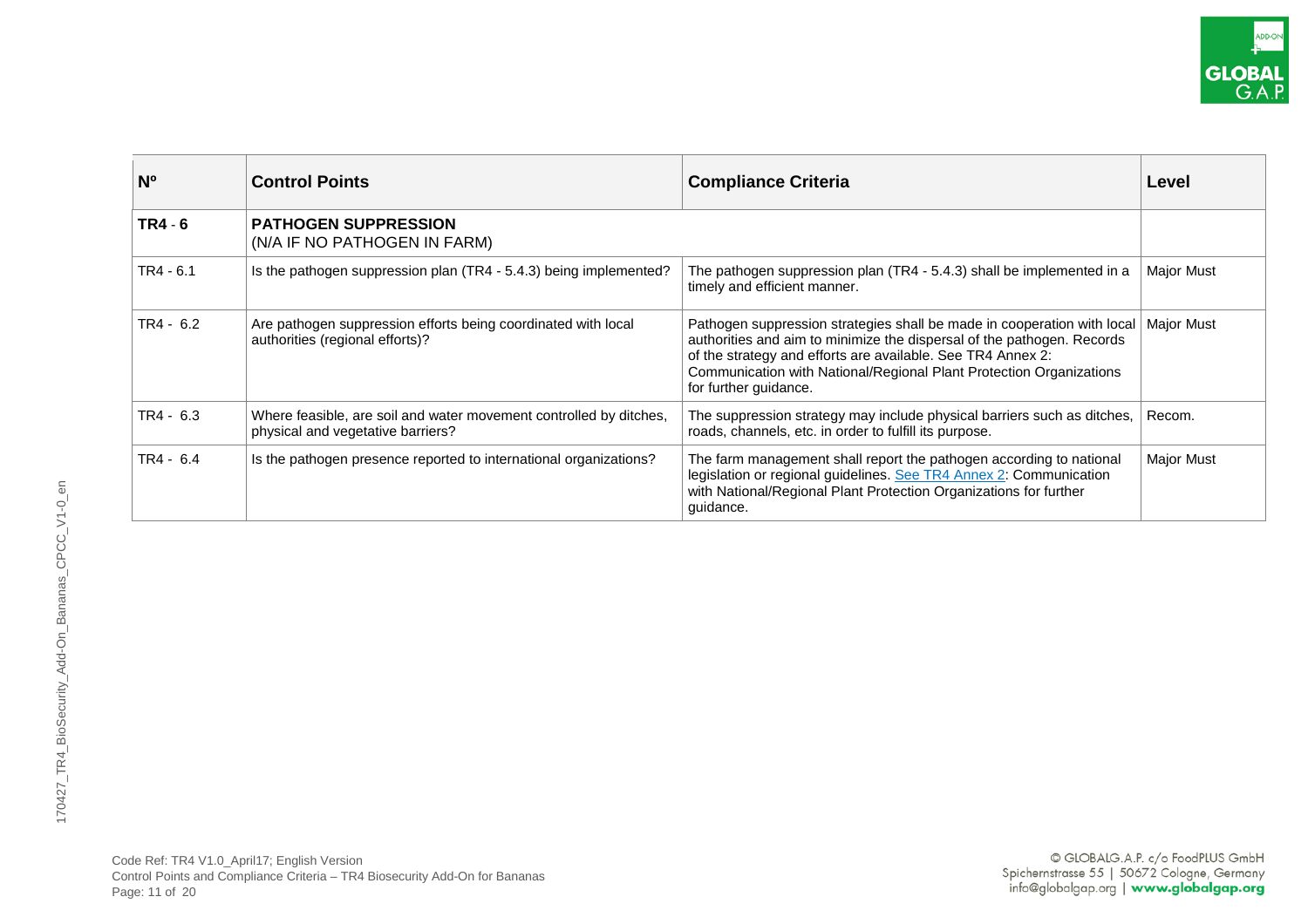

# <span id="page-11-0"></span>**TR4 Informative Overview: The Pathogen** *Fusarium oxisporum* **f. sp.** *cubense* **Tropical Race 4**

*Fusarium oxisporum* f. sp. *cubense* Tropical Race 4 is one variety of the *Fusarium oxisporum* pathogenic strains. The main difference between this and other widely spread varieties is the strong pathogenic effect, not only on the hosts affected by the races 1 and 2 but also its additional pathogenic effect on the subgroup of Cavendish cultivars, which constitute the most commercially used banana variety in the world. Therefore, the wider spread of TR4 throughout the world would affect millions of farmers that rely on banana cultivation for their subsistence. The pathogenicity of TR4 also raises food security concerns in the parts of the world that rely on bananas as a staple crop.

Furthermore, the *Fusarium spp.* family is very complex, since it presents a wide range of hosts, pathogenic forms and different *Fusarium ssp*. strains that can have very different effects. However, TR4 is the most serious threat for bananas and therefore given priority in this Add-On.

The dispersal of the pathogen is mainly through the soil or through contaminated plant propagation material (asymptomatic plants). The commonly infected parts of the plants are roots, rhizomes, pseudo-stem and the petioles. There are no known cases of TR4 dispersal (or presence of) in the banana fruit. TR4 can grow in temperatures between 9 and 38°C, with an optimal growth at approx. 25°C. Tropical (warm and humid) climates are therefore beneficial for its development.

TR4 can also survive and sporulate on dead plant tissue and thus continue its dispersal once the host has been eliminated. Additionally, the dispersal can be through other hosts apart from banana cultivars. However, a very important feature is that TR4 produces long-lasting chlamydiospores, which are a special form of hibernation bodies. These chlamydiospores can survive in the soil for more than 30 years and, with the presence of banana root exudates, can germinate to contaminate the banana plant and continue with the normal life cycle. This makes the eradication of TR4 very challenging.

At the time of the preparation of this Add-On, the worldwide confirmed dispersal of TR4 extends to the following countries (by order or identification):

- Taiwan
- **Malaysia**
- Indonesia
- Philippines
- China
- Australia
- **Mozambique**
- Jordan
- Pakistan
- Lebanon
- Any neighboring country to the ones listed above, shall be considered at high risk of contamination.

The last 4 countries have been confirmed in the last 3 years. Considering the big geographic distances between these countries, it is evident that a sector-wide effort is required to contain this pathogen.

TR4 has a long incubation time. This means that the pathogen takes a long time to cause "disease symptoms" to the hosting banana plants. This is due to the long time it takes the fungi to colonize the roots of the banana, enter the rhizome, continue to the pseudo-stem, create the mycelium through the vascular system and reach the xylem. Once the xylem has been reached, TR4 produces microspores that are transported through the tap and which continue colonizing the upper parts of the pseudo-stem. Finally, after a long time, the banana starts showing wilt symptoms, which in some cases may not be identified as TR4 - For example, they might be thought to be nutritional (K) deficiencies, water shortage (e.g.: dry season) or other diseases such as Moko, which is a bacterial disease caused by *Ralstonia/Pseudomonas solanecearum*.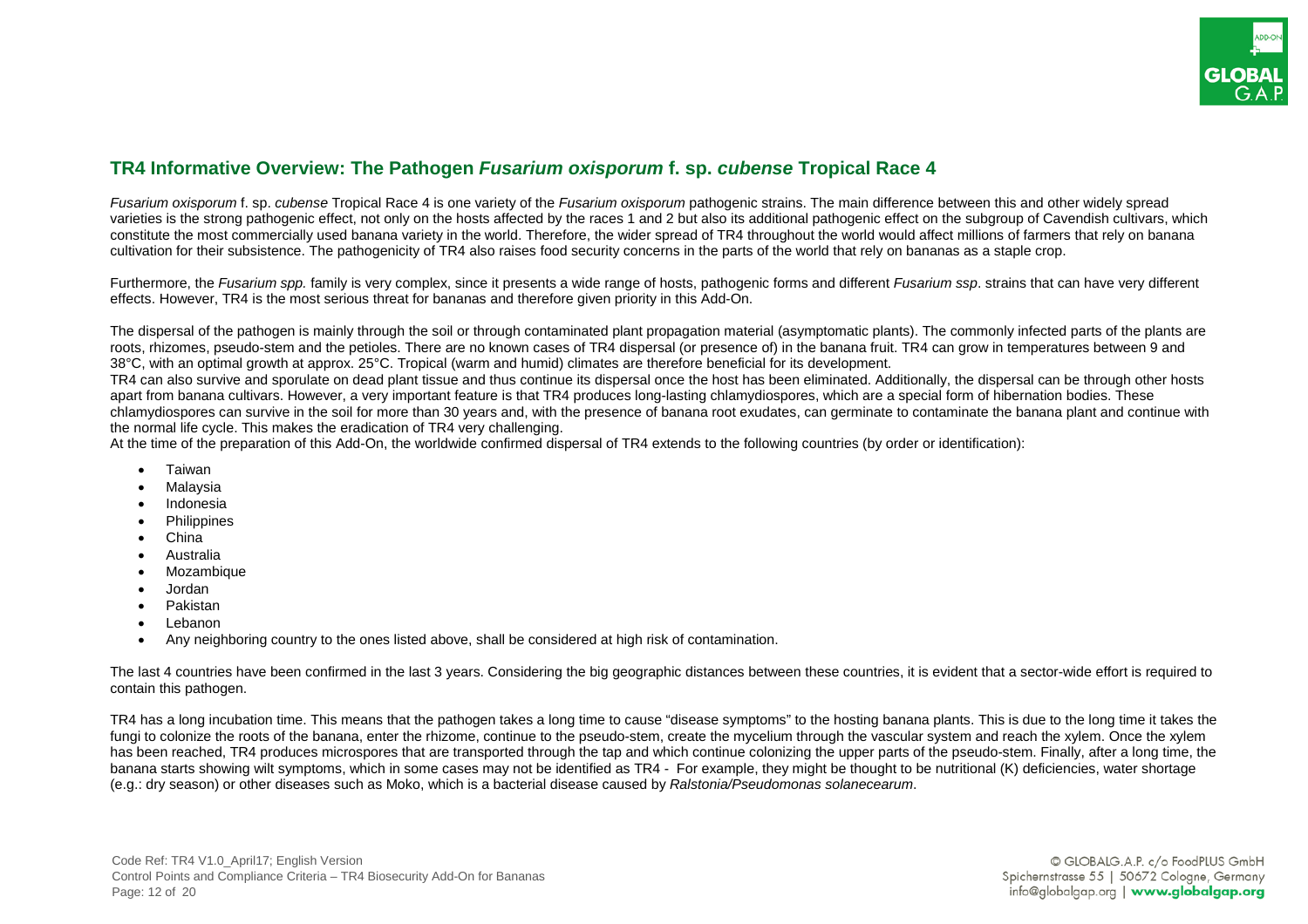

Here are the main distinctions between TR4 and Moko symptoms: 1) TR4 is manifested first on the old leaves, then on the new leaves; while Moko starts in new leaves and then manifests in old leaves. 2) Moko-affected plantlets/chupons are directly visibly affected; while TR4-infected plants might show no immediate symptoms. 3) Moko-contaminated plant tissues show the "typical gum" exudate when cut; while TR4 causes no gum exudates. 4) Moko visibly affects the fruits, while TR4 does not show any symptoms on fruits.

## <span id="page-12-0"></span>**Further links of interest:**

FAO/ World Banana Forum [http://www.fao.org/wbf/en/#.V-okjOT\\_qUk](http://www.fao.org/wbf/en/#.V-okjOT_qUk)  for TR4 task force page visit: [http://www.fao.org/economic/worldbananaforum/fusarium-tr4/en/#.V-omcuT\\_qUl](http://www.fao.org/economic/worldbananaforum/fusarium-tr4/en/#.V-omcuT_qUl) 

Biosecurity Service of the Government of Queensland, Australia <https://www.daf.qld.gov.au/plants/health-pests-diseases/a-z-significant/panama-disease2>

Government of Queensland, Australia: Growers Kit on TR4 <https://publications.qld.gov.au/dataset/panama-disease-tropical-race-4-grower-kit>

International Plant Protection Convention (IPPC) <https://www.ippc.int/en/>

Page of the Regional Plant Protection Organization (RPPO) OIRSA <https://www.oirsa.org/>

CIRAD (French research center) <http://www.cirad.fr/nos-recherches/filieres-tropicales/banane-et-plantain/contexte-et-enjeux>

TR4 PROMUSA (scientific community banana research) <http://www.promusa.org/Tropical+race+4+-+TR4>

Wageningen University and Research Centre (Prof. Dr. Gert Kema) <http://panamadisease.org/>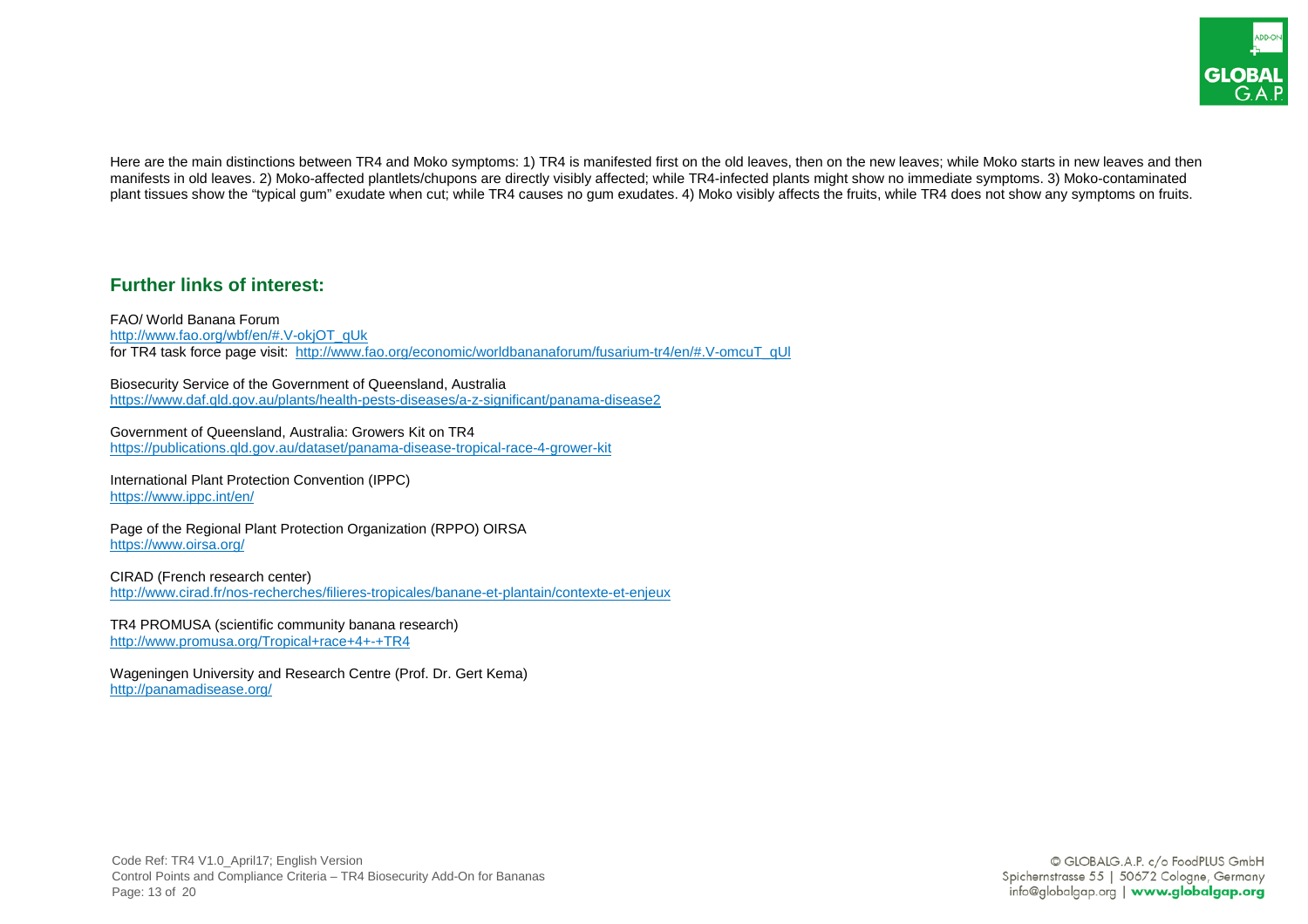# <span id="page-13-0"></span>**TR4 Annex 1: Basic Principles in the Prevention of TR4**

This annex presents a brief summary of principles that should be implemented to prevent the TR4 pathogen at farm level. The principles described here summarize mainly the biosecurity standards and guidelines issued by the Department of Agriculture and Fisheries of Queensland, Australia [\[available under this link\]](https://publications.qld.gov.au/dataset/panama-disease-tropical-race-4-grower-kit) and the applicable sections of the "Contingency plan in the case of a Foc 4 outbreak" issued by the Organismo Internacional de Sanidad Agropecuaria (OIRSA) [\[available under this link\]](https://www.oirsa.org/informacion.aspx?id=86). We strongly recommend reviewing these documents for a more detailed description. For specific references, please consult these publications.

#### **"Prevention is the best option"**

There are no commercially viable (proven) eradication measures, thus prevention is the best option. Therefore, preventing pathogen contamination in the first place (and/or spreading it any further) has top priority. For this aim, the creation of physical barriers around and within the property or banana cultivation areas is recommended. These barriers should limit unnecessary movement (access) of people, machines and equipment – and ideally animals – to the property to reduce the risk of infection (or dispersal) of the pathogen (TR4). At the same time, reducing the movement – into the farm or within defined risk zones – reduces the time and cost associated with decontamination measures.

#### **"Define risk zones"**

There should be clearly established risk zones within the production area (farm). Risk zones should:

- Be differentiated by the processes that take place in that zone (e.g.: banana farming, packing houses, storage/warehouse, habitational, recreational, etc.).
- Define different risk levels according to the processes that take place within them and their position on the farm (e.g. near a road, river, etc.).

According to the risk levels, preventive measures shall be in place, which achieve the objective of preventing the entry and/or further dispersal of the pathogen. In general, within the established zones, the following should be true:

- There should be minimum movement of staff, tools and/or machinery and equipment
- Protective equipment (e.g.: boots and overalls) and working equipment and machinery/equipment (e.g.: knifes, wheelbarrows, machetes, tractors and trucks) shall be provided to the staff in each risk zone
- Materials and/or equipment should not leave the zone

When movement to a different risk zone is necessary, proper decontamination measures should be performed within the current farming zone (clean entry to new zone). This applies to people, equipment, machines, etc. moving within risk zones.

#### **"Implement – minimal – measures that achieve the intended objective"**

The complete isolation of an entire farm from its neighborhood is of course not possible. And achieving the objective of an intervention does not necessary mean that a big investment is required.

#### *Wash-down facilities***:**

In general,

- Use only pathogen-free water sources ("clean water" sources could be rain water from a clean roof; bore hole water, town/drinking water).
- Be aware of indirect contamination foci by adhering to the following:
	- o Avoid recycling of irrigation equipment (contaminated pumps).
	- o Avoid use of second hand (or borrowed) irrigation machinery.
	- o Decontaminate any machinery and/or equipment before use (e.g.: water pipelines, irrigation installation, etc.).
- Use biodegradable detergent for soil and plant material removal; followed by suitable disinfecting agents (proper concentrations and exposure times).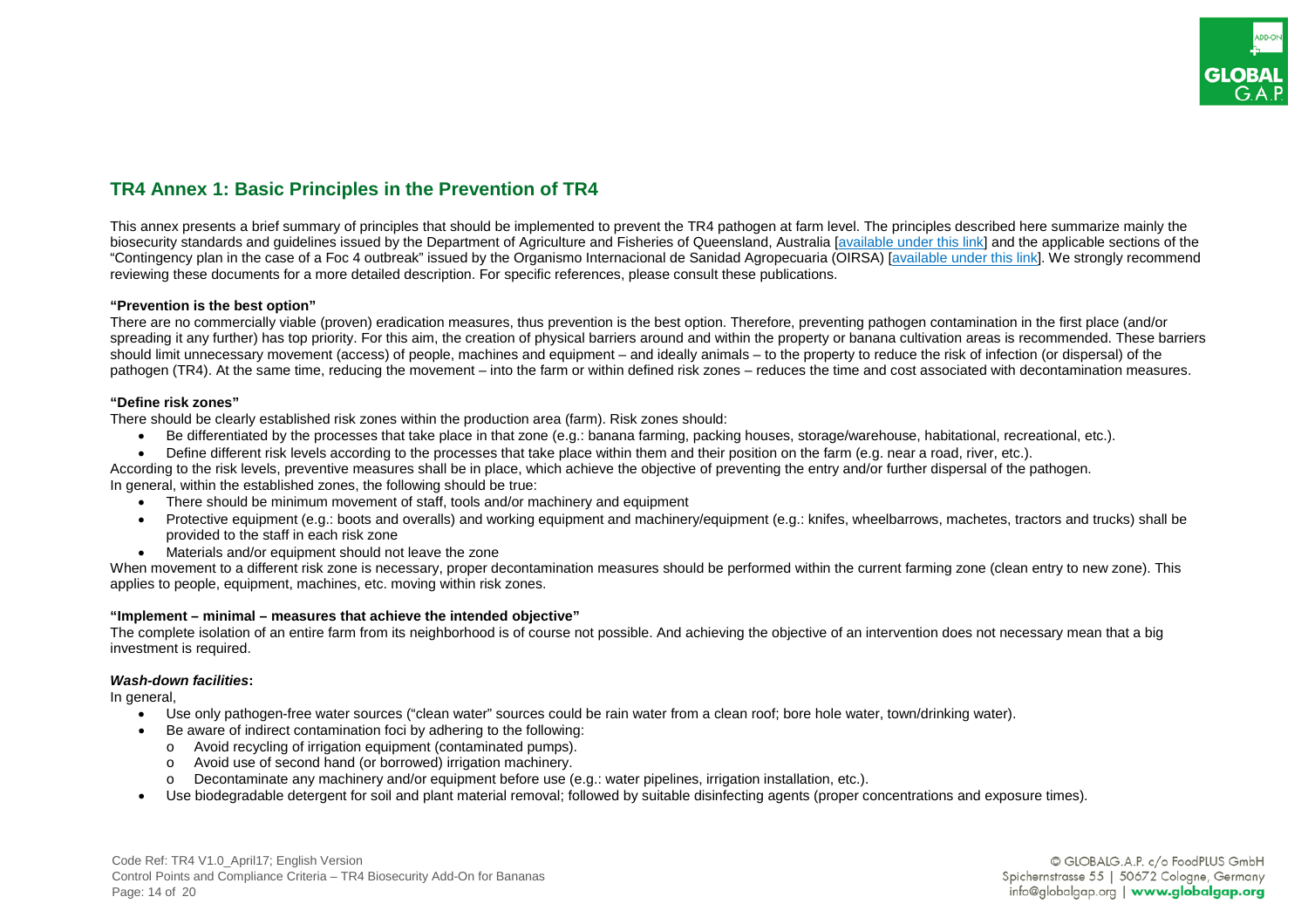

- While using a disinfecting agent, such as any quaternary ammonia formulation, keep in mind that:
	- The presence of soil and organic matter inactivates the efficiency of these disinfecting compounds.
	- The amount of soil and organic matter accumulated shall be constantly controlled and surpluses shall be disposed.
	- Disinfectant agents shall be likewise monitored and concentrations adjusted to the recommended optimum.
	- Apply caution of external dilutants (such as rain water in the absence of a roof).

An efficient decontamination is only achieved when the exposure time of the surface (e.g.: boots) to the disinfectant solution is appropriate. Therefore, the following should be adhered to:

- Monitor the time of exposure of any procedure on the farm (e.g.: foot bath or wheel bath).
- Make sure there is sufficient contact (depending on the concentration of the solution and the exposure time).
- Ensure that the targeted surface (e.g. boots) has no possibility to avoid sufficient contact with the disinfectant solution.

"Wash-down facilities" for machines and vehicles:

• Monitor that all parts of the machine/vehicle that may retain soil are dismantled and cleaned properly within the process (i.e.: no use in cleaning only the outermost part of the wheels or parts, if the internal parts are full of soil).

Effluents shall be properly disposed.

- Decontamination pits should have solid floors and catch all dirty water (effluents).
- Effluents shall be properly treated prior to disposal.
	- o Disinfectant agents shall be degraded and pathogens eliminated before water is released into the environment.

Every wash-down facility shall implement a "Controlled Drainage Area (CDA)" for efficient effluent disposal. CDAs should:

- Capture and hold all water coming from wash-down facilities.
- Be physically delimited and avoid entry of a contamination source or spill off to clean water bodies or zones.
- Store water as long as necessary to treat the water (agent degradation).
- Allow water to evaporate or percolate within the property or exit without contaminating.

Failure to achieve the objective of the intervention with poor practices is a waste of time and resources.

#### *"Major measures: roads and ditches"*

Consider the cost and time necessary for implementing measures with current infrastructure versus the benefits of investing in new infrastructure when viable. When constructing new roads and/or ditches, make sure of the following:

- Materials shall be sourced from pathogen-free sources.
- Construction shall take place with clean or decontaminated equipment.
- Subcontractors shall be made aware of the risks, the pathogen and prevention measures.

Also consider upgrading available infrastructure (if possible) by:

- Defining roads for delivery pick up to packing houses.
- Introducing "dirty" roads for packing houses supplied from the field.
- Creating new ditches for heavy-rain events that could spread the pathogen, etc.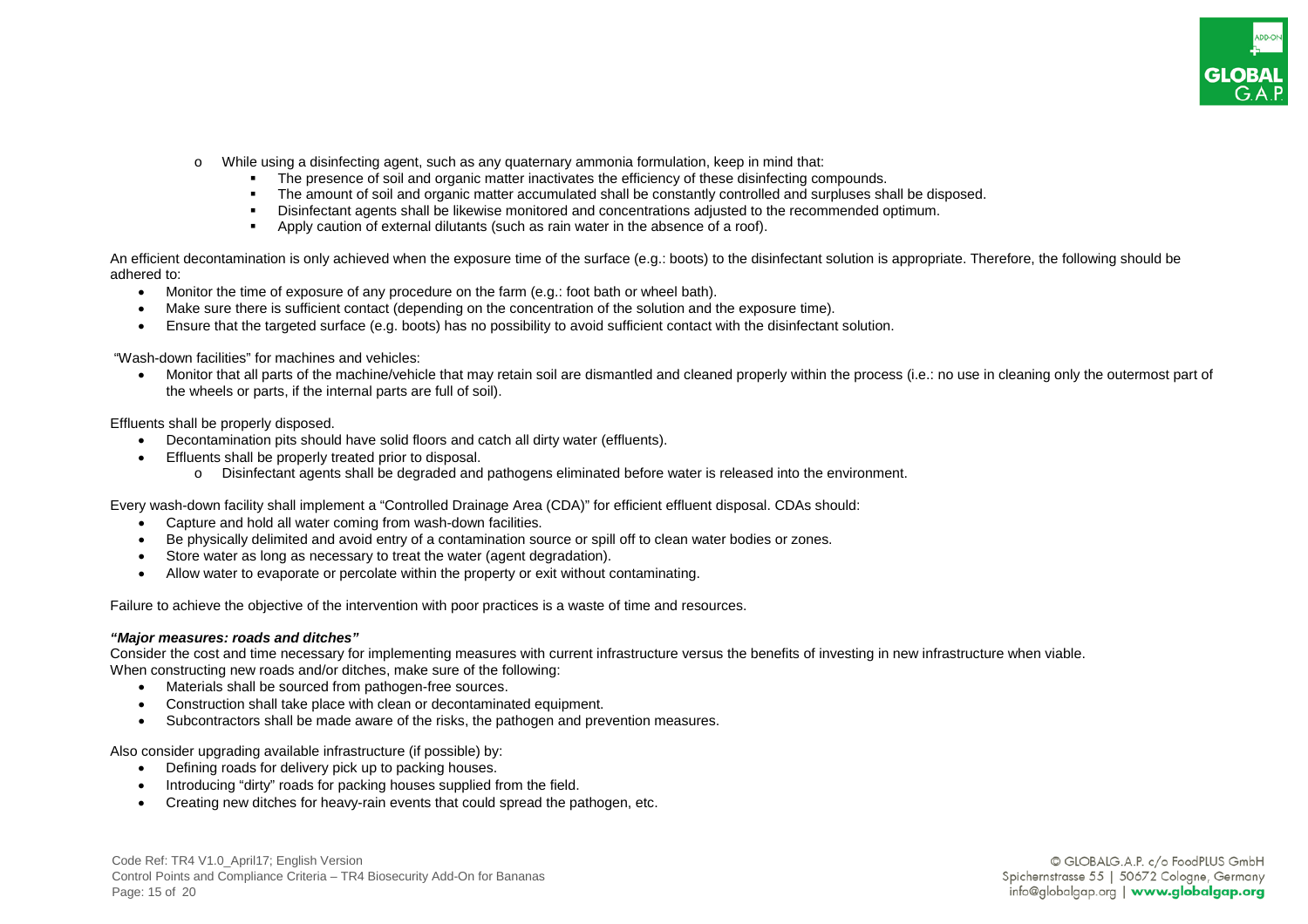# **GLOBAI**

#### **"Keep an eye on your daily agronomic practices"**

#### **Planting material**:

- Never use material coming from contaminated or suspicious sources.
- Always demand a certificate of proof that the material you are using is pathogen-free.
- Make sure that no soil is being transported with the planting material.
- Select resistant varieties if available.

When establishing a new plantation and/or when removing previous crops:

- Consider the creation of ditches and/or roads while creating (or removing) a plantation.
- Use cover crops or any other items that help ensure soil movement is minimized.

#### **Soil movement**

- The pathogen can be transported through the soil. Therefore:
	- o Soil movement shall be reduced to an absolute minimum.
	- o Do not transport soil from one plot to another (e.g. through planting material, equipment and/or machines).
	- o Consider erosion as a natural (or induced) soil movement.

#### **Irrigation** of crops:

- Assess water quality before use.
- Dam water can be contaminated by overland flow or external agents (wild animals).
- Ideally, use machinery/vehicles that do not leave the property to avoid decontamination measures.

#### **Fertilizing** and application of plant protection products:

- Avoid introducing or spreading the pathogen further while carrying out any application.
- Use clean water.
- Machine/vehicle/equipment use shall be pathogen-free.
- Subcontractors shall be aware of risk and contamination agents.

 **Weeds.** Certain weeds can host the TR4 pathogen. They therefore require special attention. Here is a list of currently known weeds that may host TR4:

- o *Chloris inflata (Syn. C. barbata)*
- o *Commelina diffusa*
- o *Cyanthillium cinereum*
- o *Ensete ventricosum*
- o *Euphorbia heterophylla* 
	- o **Heliconia spp.** 
		- *H. caribea; H. psittaorum; H.mariae*

*Ixophorus unisetus* 

- o *Musa spp.*
- o *M. textilis; M. acuminate; M. balbisiana,*
- o *Panicum purpurascens* (syn. *Urochloa mutica*)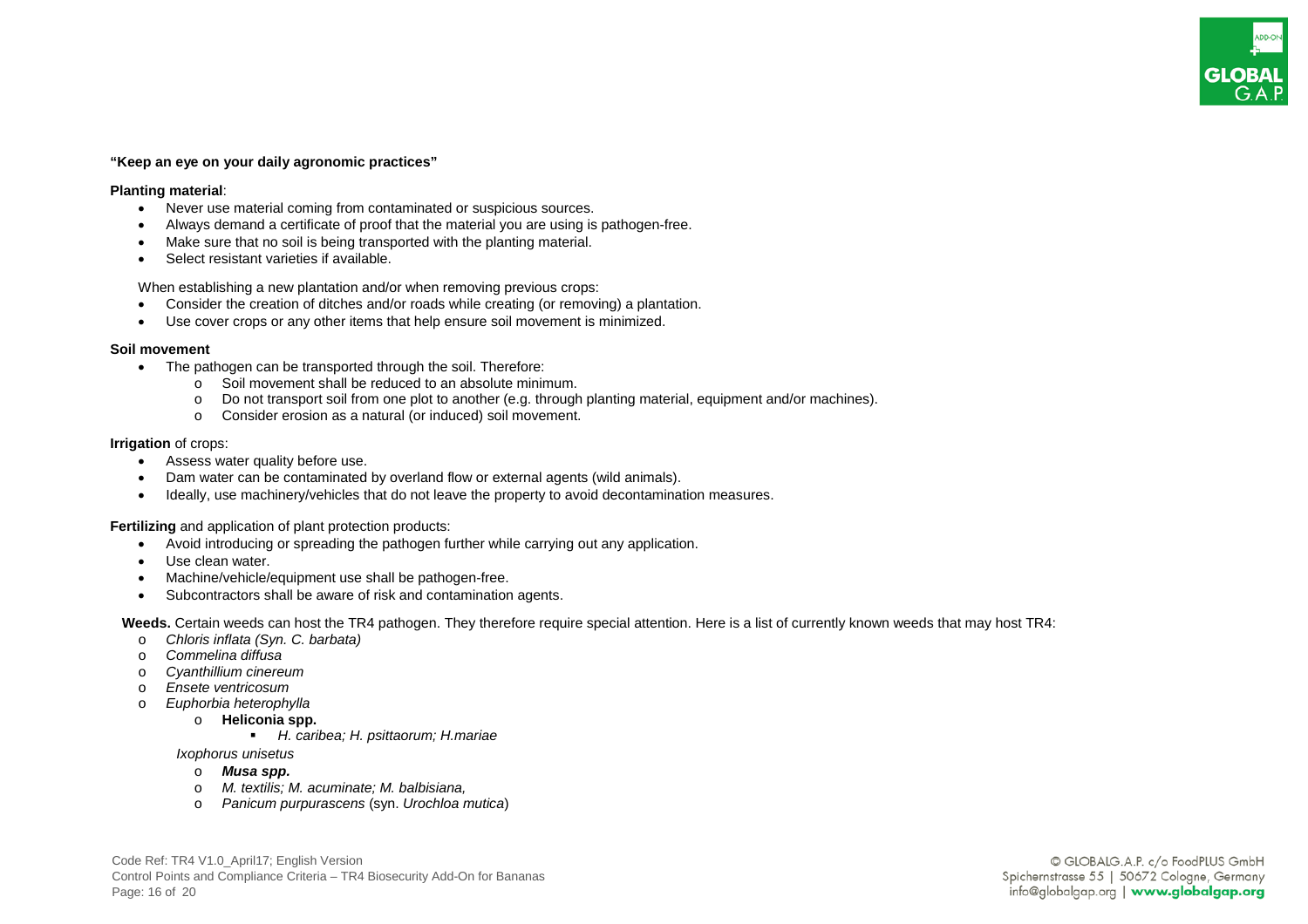

o *Tridax procumbens*

**Suppressing the** *Fusarium spp*. in soil requires a broad range of tools:

- Less N reduces the *Fusarium spp.* incidence; whereby NO3 tends to reduce and NH4 increases the presence of *Fusarium spp.* Symptoms.
- Ca suppresses chlamydiospores germination.
- Less Fe availability increases the *Fusarium spp.* suppressing quality of the soil.
- Adjusting soil pH to above 5.6 (ideally around 6) usually leads to less *Fusarium spp*.

#### **Waste management**:

- Avoid moving waste, such as plant tissue/debris, from the plot.
- In case of contaminated material, this should be disposed of according to national legislation.
- If national legislation does not specify anything, contaminated materials should be incinerated and any remains deep-buried.
- In case a sub-contracted agency is used, detailed records should be available to track debris.
- In case of service provision by a sub-contractor, proof should be available.
- Water contamination, especially underwater (flooding) contamination, should be ensured.

#### **Harvesting**

- o Do not harvest from contaminated plants or suspect plants/blocks.
- Use only decontaminated tools and if possible use one set of tools for contaminated plots.
- Leave bunches that have been in contact with the soil or contaminated material in the field.
- Transport to the packhouse should be only through "dirty" roads.
- Within the **packhouses,** there should be clearly established clean and dirty zones.
	- o Deliver bunches only to the "dirty" side of the packhouse.
	- o Zones should implement appropriate decontamination protocols.
	- o Ensure there is a one-way flow of product.
	- o Avoid moving fruit across zones.
- Do not re-use plastic bunch bags and dispose them accordingly.
- Manage water category/quality (clean vs. contaminated) according to the zone within the packhouse.
- Dispose all waste (incl. contaminated water).
- Prevent cartons from touching contaminated soil.
- Carton/pellet storage shall be in a clean zone. Cartons shall be easily identifiable and a good traceability system in place.
- Evacuation of product shall be carried out through clean roads.
- Ensure that drivers and trucks for evacuation of product respect decontamination protocols of the packhouses (incl. registers).
- Manage vermin and birds according to the risk (soil and contaminated waste movement).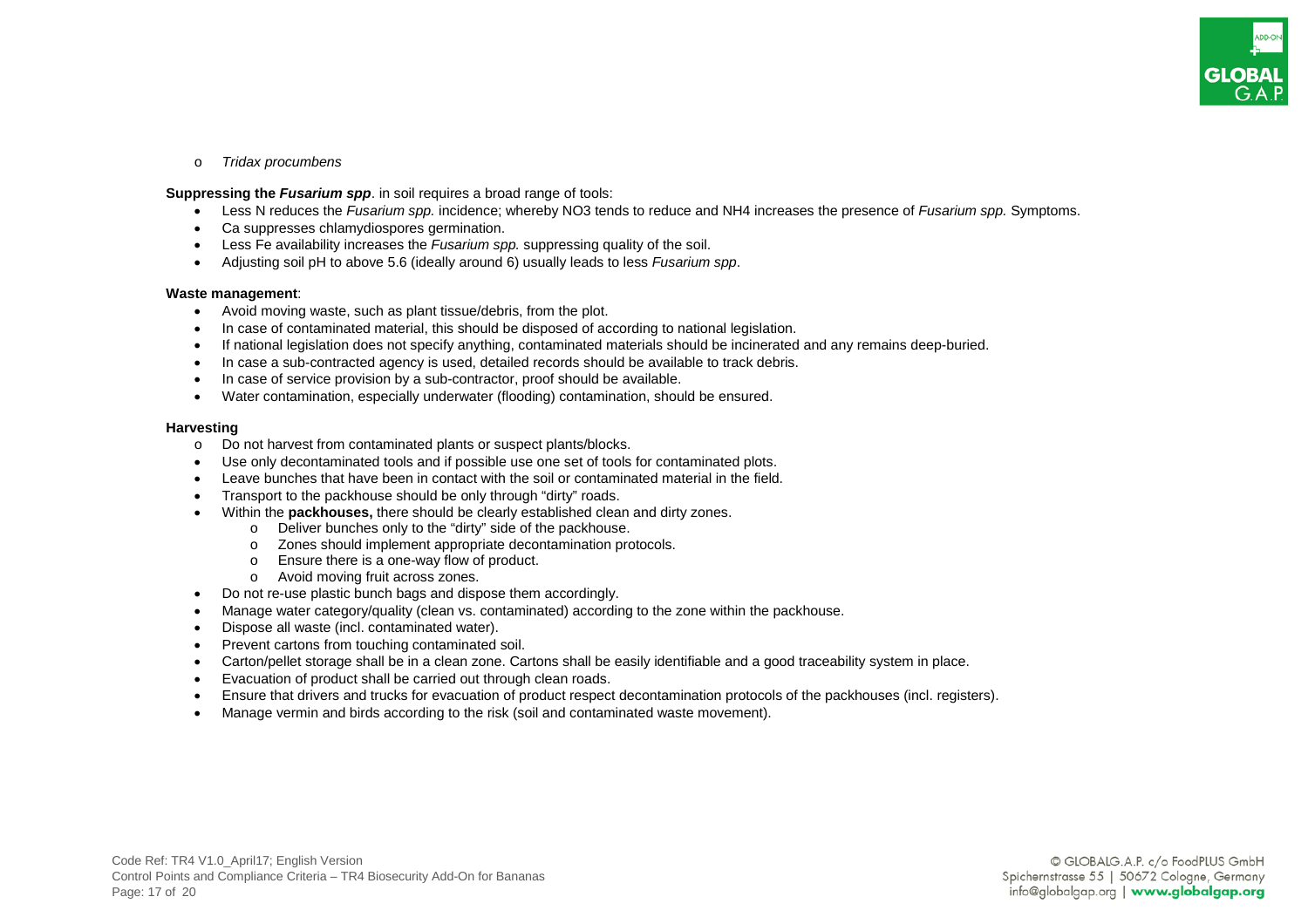

**Training** of all the necessary staff or people transiting in the farm as well as the refreshing of the necessary knowledge (risks) shall be repeated constantly. This shall be tailormade for the type of work and/or for the risk zone they operate in. Decontamination protocols shall be known and followed by all actors. This is the only way to ensure that the objectives are internalized and applied on a daily basis.

**Record keeping** is an important part of the integrity of any system and shall be done thoroughly. Proper records shall enable the identification of poor practices and allow the proposition of corrective actions and thus improvement (operational and financial).

**Sampling** and soil testing for TR4 identification: Since *Fusarium spp*. are omnipresent, it is important to follow specific sampling and identification protocols to ensure positive identification of the TR4 pathogen. To this end, please contact a competent organization for support. Usually national plant protection organizations or extension service agencies can provide assistance.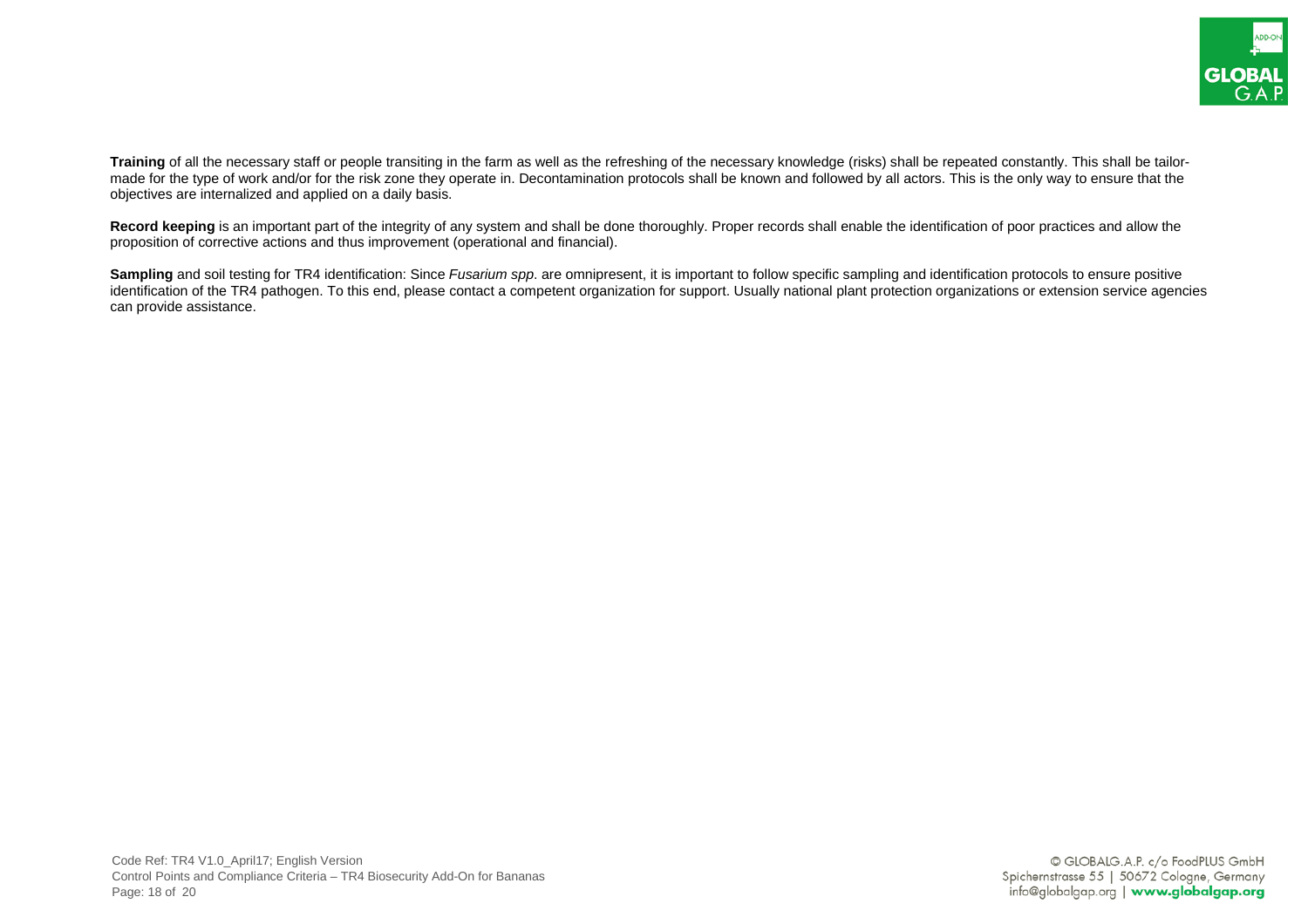# <span id="page-18-0"></span>**TR4 Annex 2: Communication with National/Regional Plant Protection Organizations**

This annex aims to provide producers with a minimal level of guidance on the communication with the national plant protection organizations (NPPOs). This is important, since the TR4 pathogen may be classified by banana-producing countries as a quarantine pathogen and special legal requirements may therefore apply. For example, a national strategy to suppress and/or avoid this pathogen may be coordinated by the government. Not complying with such national efforts might be regarded as a law infringement. Furthermore, this pathogen is a sector-wide concern, meaning that a joint effort is required. This can only be achieved if all parties communicate openly.

Please note that in the case of a quarantine pest or pathogen, NPPO are usually – at a minimum – legally empowered (obliged) to enter any private property to sample, isolate, eliminate infested plants and, if needed, to implement measures to ensure that the pest or pathogen is contained. Any obstruction of these efforts can lead to legal prosecution, which is why it is imperative that producers cooperate with NPPOs. However, the details of national legislation vary considerably from country to country, which also applies to the respective law enforcement. Any suspicious incidence of the pathogen in a country may activate quarantine measures in that particular country, which is why it should be taken seriously.

#### **First steps**

- o identify the contact person responsible for bananas within your NPPO.
- Actively request all available information about the TR4 pathogen at this agency as well as the national contingency plans or support programs.
- o Request a written proof in case there is no national program or support material available in your country or region.
- o Look for advice from a farm assurer, consultant or certification body regarding this issue.<br>
In case no person can assist you in your region, contact an international organization (se
- In case no person can assist you in your region, contact an international organization (see links below).

#### **It is important to take seriously any suspicious (or possible) incidence of Fusarium wilt**.

- Any sample taken in the frame of a suspected case shall be treated with all applicable biosecurity measures (sampling, transport of sample, analysis, etc.) in order to avoid spreading the pathogen in case confirmation of the pathogen is made after analysis.
- Positive results shall be reported to the National Plant Protection Organization (NPPO).
- Suspected cases include not only the Cavendish cultivars but any other *Musaceae spp*. or any possible host organisms (e.g.: weeds).
	- o The report shall include all necessary information to identify the host (plants), area infested (incl. GIS coordinates) and the contact person (e.g.: producer, extension officers, consultants, etc.).
- Taking a sample for official identification of TR4 as well as its analysis and identification are highly complex processes. Producers should therefore request assistance from NPPOs or any other appointed organization to do so. Please always contact your NPPO for assistance.